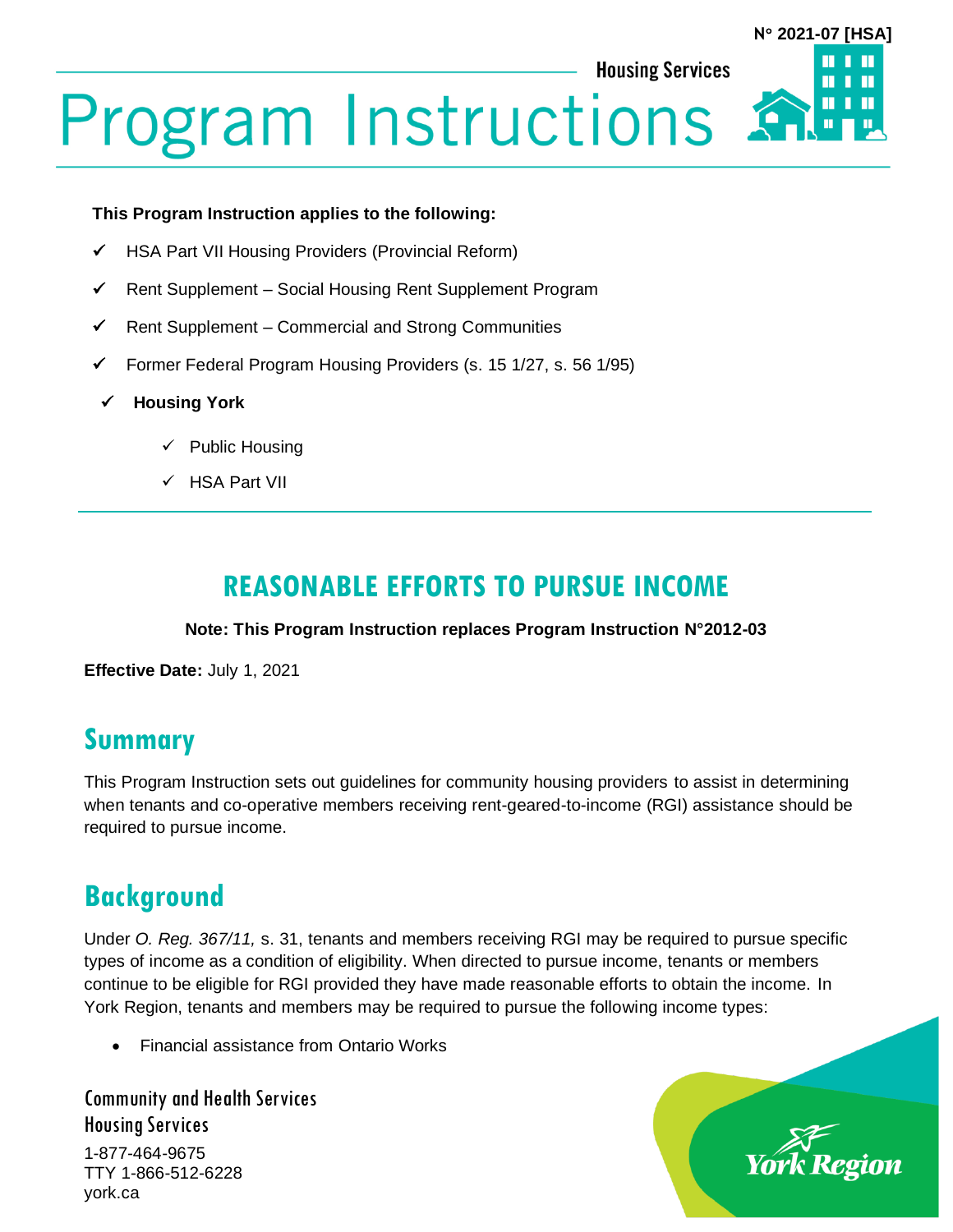- Spousal support payments
	- $\circ$  Pursuit of spousal support can be a complex process; housing providers are encouraged to use discretion when directing tenants and members to make efforts to pursue spousal support as a condition of eligibility
- Employment Insurance benefits
- Old Age Security, Guaranteed Income Supplement, and Ontario Guaranteed Annual Income System payments
- Sponsorship income

Beginning July 1, 2021, York Region no longer requires tenants and members to pursue child support, as income from child support is no longer included in the calculation of RGI.

Tenants and members who have been directed to pursue income and do not make reasonable efforts to do so may become ineligible for RGI assistance.

# **Action Required**

When completing an annual or in-year review, housing providers must consider if it is appropriate for a tenant or member to be directed to pursue income. In making this determination, housing providers should consider if tenants and members are receiving all income benefits available to them.

Tenants and members should not be directed to pursue income from a source for which they are not eligible. In situations where a tenant or member has previously been deemed ineligible for an income source, tenants and members should not be directed to re-apply for that income source again unless their circumstances have changed.

Housing providers are encouraged to contact their Program Coordinator for assistance with referrals to York Region's Family Support Worker. The Family Support Worker can assist the tenant or member with completing the application process for different types of income benefits.

#### NOTICE TO PURSUE INCOME

Direction to pursue income must be provided in writing. The notice must include:

- The type of income the tenant or member may be eligible to receive
- Direction to pursue the income as a condition of eligibility
- The date by which the tenant or member must report back on the results of the application, providing a minimum of 10 days or longer depending on the income type the tenant or member is directed to pursue

#### REASONABLE EFFORT

If a tenant or member fails to make reasonable efforts to pursue income, housing providers must determine whether the failure to pursue income was intentional.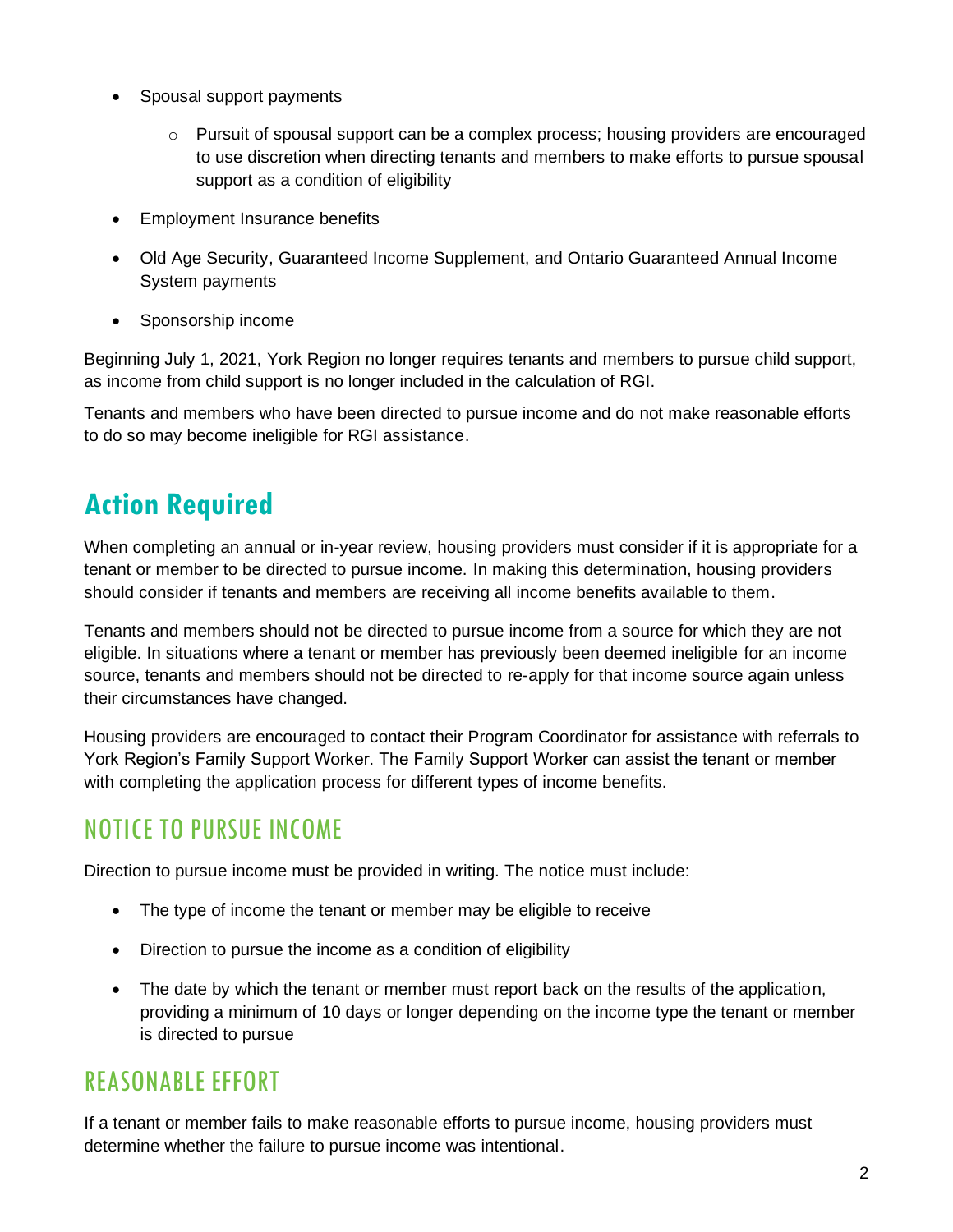The following should be considered when determining whether reasonable efforts have been made by a tenant or member:

- At minimum, tenants and members are expected to compete and submit applications for the income type and any required supporting documents to determine eligibility
- If supporting documents are not available, the tenant or member is working on obtaining the documents required to apply
- Continued eligibility for RGI depends on the tenant or member making reasonable efforts to pursue the specified income, and not necessarily the tenant or member being approved for the income
- Discretion may be applied for special priority households

#### **Extenuating Circumstances**

In some cases, a housing provider may decide that extenuating circumstances (e.g., medical reasons) have prevented a tenant or member from making reasonable efforts to pursue income. In these cases, housing providers are directed to consult with their Program Coordinator to determine an appropriate course of action.

#### **Special Priority**

Housing providers cannot require tenants or members housed under special priority status to provide information or documents that may put them at risk of abuse. Housing providers are directed to consult with their Program Coordinator if a special priority household reports they are unable to pursue income for this reason.

#### ADJUSTING RGI PAYABLE

Tenants and members who have had a decrease in income and are directed to pursue income will not have RGI adjusted until a decision has been made on the pending application. *O. Reg. 316/19*, s. 11 permits RGI to be adjusted only under specific circumstances between annual reviews. Additional information is provided in Program Instruction [2021-10: In-Year Rent-Geared-to-Income Reviews.](https://www.york.ca/wps/wcm/connect/yorkpublic/838a89ee-5e29-4c21-93ef-be270adf8ab8/PI-2021-10-In-Year-Rent-Geared-to-Income-Reviews.pdf?MOD=AJPERES)

When a loss of income is reported, housing providers should direct the tenant or member to pursue income where appropriate and wait for the outcome of the application before adjusting RGI. Once the outcome of the application is known, housing providers should determine if the tenant or member's income from the new source meets York Region's criteria for completing an in-year review, per [Program Instruction 2021-10,](https://www.york.ca/wps/wcm/connect/yorkpublic/838a89ee-5e29-4c21-93ef-be270adf8ab8/PI-2021-10-In-Year-Rent-Geared-to-Income-Reviews.pdf?MOD=AJPERES) such as a 20% or more decrease in adjusted family net income.

If the criteria are met, housing providers may adjust RGI to reflect the new income source. If the criteria are not met, the change will be addressed at the next annual review.

#### RGI INELIGIBILITY

A tenant or member is no longer eligible for RGI assistance if the housing provider: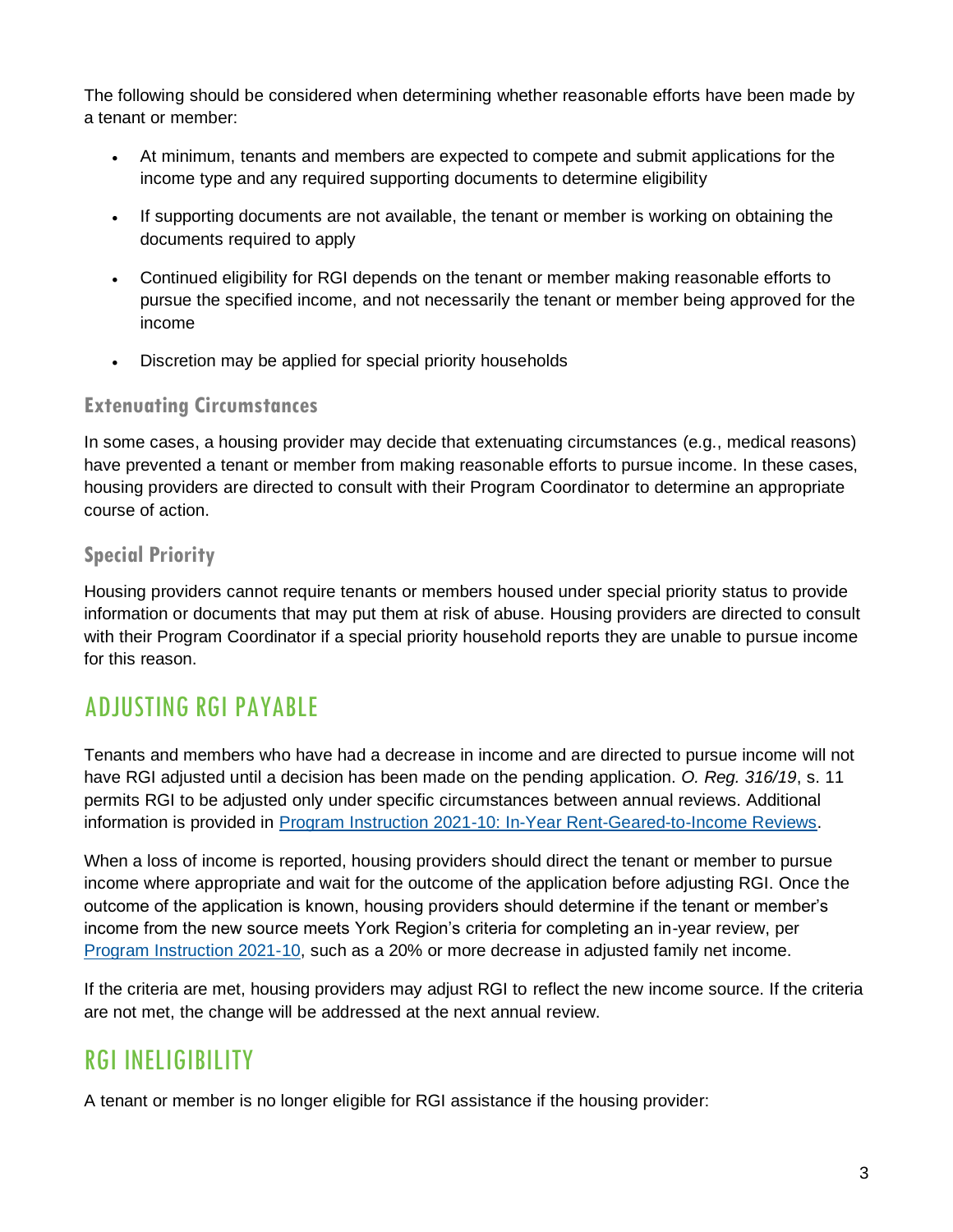- Does not receive a response from the tenant or member within the time period specified in the written notice; or
- Determines the tenant or member has not made reasonable efforts to pursue the specified income after receiving a response from the tenant or member

The housing provider must provide written notice within seven business days of the decision that the tenant or member is ineligible for RGI for failing to pursue income. The notice must include:

- The reason for ineligibility
- The market rent or housing charge for the unit and the effective date of the increase (first day of the month following 90 days from the date of the notice)
- Information on requesting a decision review

#### DECISION REVIEW

Direction to pursue income is not considered a reviewable decision.

Housing provider decisions relating to the outcome of the pursuit of income process are reviewable, including recalculation of RGI payable and the determination a tenant or member is ineligible for failing to make reasonable efforts to pursue income. Tenants and members who do not agree with the outcome of such decisions may request a review by York Region. More information on this process is provided in [Program Instruction 2018-04: Decision Review Process.](https://www.york.ca/wps/wcm/connect/yorkpublic/019a0f93-056d-4c13-b62b-d7da95dbfb4d/Program-Instructions-Decision-Review-Process.pdf?MOD=AJPERES)

**Authority:** *Housing Services Act, 2011 O. Reg. 367/11,* s. 31

Please contact your Program Coordinator with any questions.

May 2021

This notice will be available in an accessible format or with communication supports upon request from 1-877-464-9675 or 905-830-4444 ext. 72119

eDOCS#9309395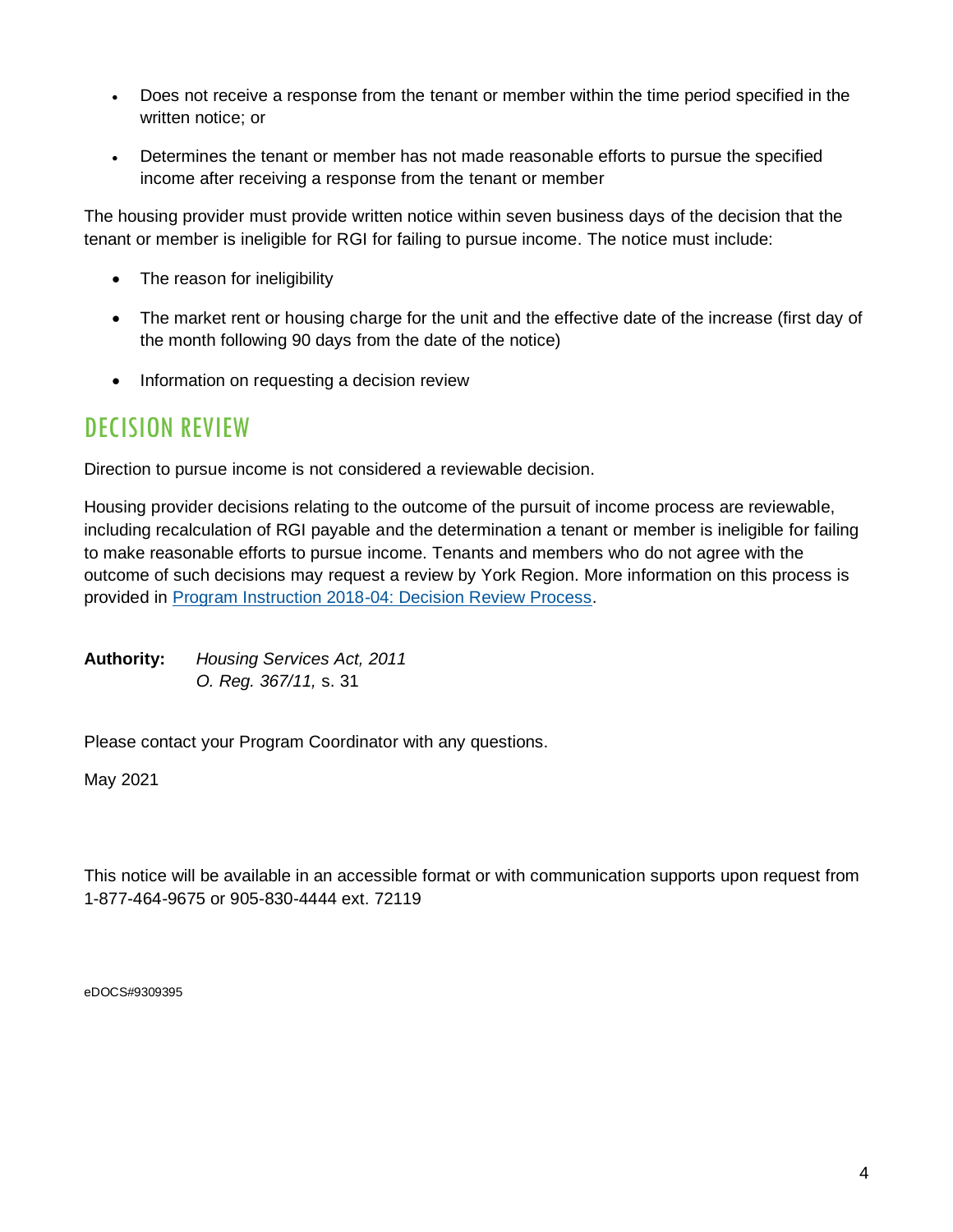# **Appendix A** OVERVIEW OF INCOME TYPES

| <b>Type of Support</b>                                                                      | <b>Description</b>                                                                                                                                                                                                                                                                 | <b>Additional Information</b>                                                                                                                                                                                                 | <b>Examples of verification documents</b>                                                                                                                                                                                                  |
|---------------------------------------------------------------------------------------------|------------------------------------------------------------------------------------------------------------------------------------------------------------------------------------------------------------------------------------------------------------------------------------|-------------------------------------------------------------------------------------------------------------------------------------------------------------------------------------------------------------------------------|--------------------------------------------------------------------------------------------------------------------------------------------------------------------------------------------------------------------------------------------|
| <b>Ontario Works (OW)</b>                                                                   | OW is a province-wide assistance<br>program to help people in need.<br>OW assists with basic living costs.                                                                                                                                                                         | OW is delivered by York Region's<br>Social Services Branch. Tenants<br>and members can call Access York<br>to find out more information or apply<br>online to see if they may be eligible.                                    | <b>OW Statement of Assistance</b><br>A copy of an eligibility decision letter<br>from York Region<br>When written confirmation is not<br>given (ex. if they fail to meet the<br>eligibility requirements) a verbal<br>notice is acceptable |
| <b>Old Age Security</b><br>(OAS) and<br><b>Guaranteed Income</b><br><b>Supplement (GIS)</b> | OAS is a monthly pension<br>payment available to seniors age<br>65 and older who meet the<br>Canadian legal status and<br>residence requirements. GIS<br>provides a monthly non-taxable<br>benefit to OAS pension recipients<br>who have a low income and are<br>living in Canada. | Most eligible seniors are<br>automatically enrolled in OAS and<br>GIS.<br>Seniors who were not automatically<br>enrolled in OAS or GIS, or who<br>applied for OAS but not GIS, may<br>apply online through Service<br>Canada. | A copy of the decision letter from<br>Service Canada<br>A copy of a letter from Service<br>Canada confirming application status                                                                                                            |
| <b>Guaranteed Annual</b><br><b>Income System</b><br>(GAINS)                                 | GAINS is a monthly, non-taxable<br>benefit to low-income Ontario<br>seniors.                                                                                                                                                                                                       | Seniors receiving OAS and GIS do<br>not have to apply for GAINS.<br>Income taxes must be filed annually<br>to remain eligible.                                                                                                | A copy of the decision letter from the<br>Government of Ontario confirming<br>the amount of benefits to be received                                                                                                                        |